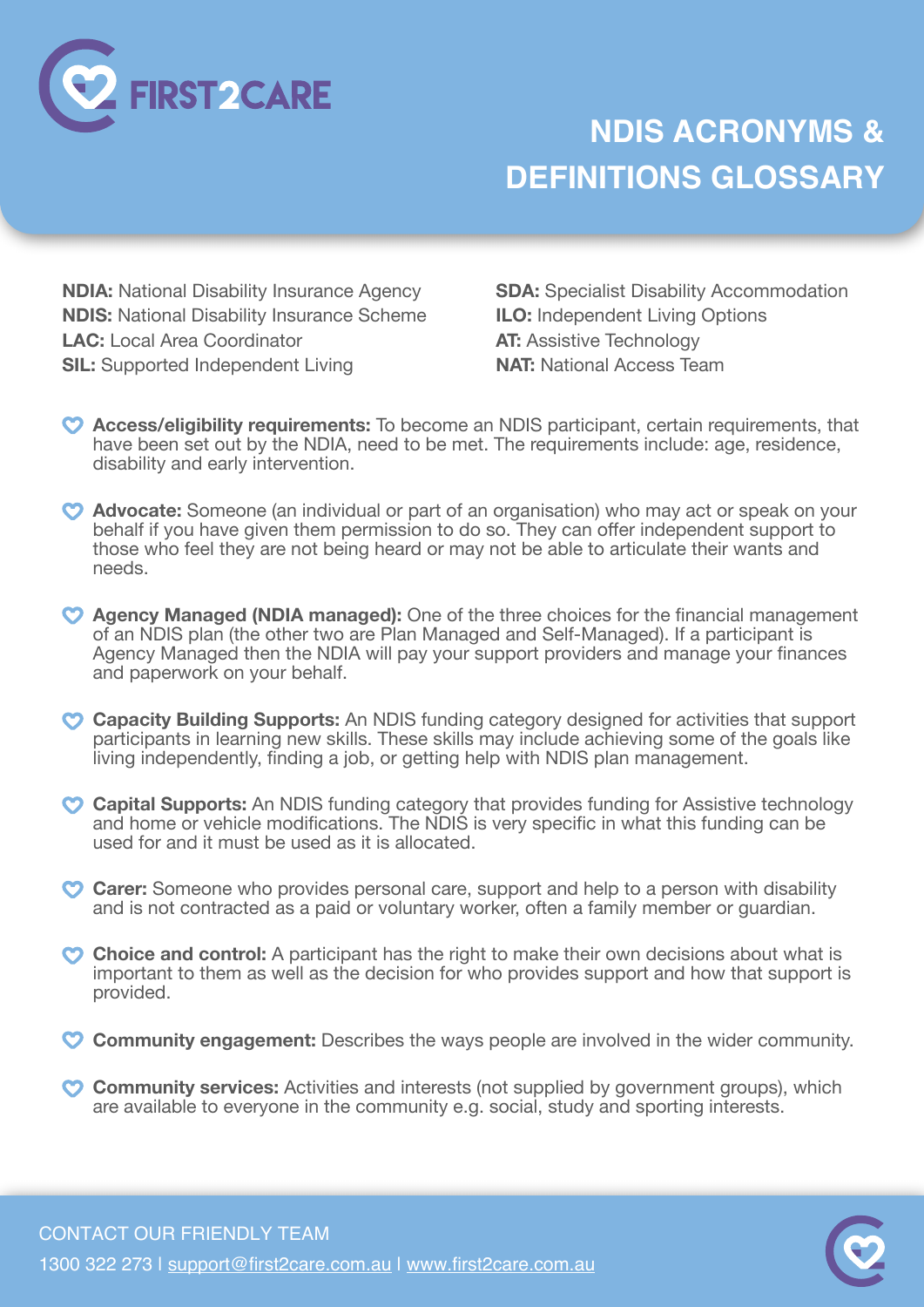- **Complaints:** If you're unhappy with any part of the process, system, product or service provided by the NDIA, you can make a complaint (the same goes for any service providers you work with). It can be either written or verbal and can be provided by a participant, provider, family member or carer.
- **Core Supports:** An NDIS funding category that helps participants in their everyday life. This area of an NDIS Plan has four budget categories within it, which can be flexible to accommodate individual needs.
- **Developmental delay:** When a child develops at a slower rate than other children of the same age and doesn't reach milestones at the expected times.
- **Early Childhood Early Intervention (ECEI):** The ECEI approach is for children aged 0-6 years who have an early childhood disability or developmental delay and are not receiving disability support already.
- **Funded Supports:** Supports the NDIS pays for through a participant's plan. These supports must be reasonable and necessary.
- **Funded Support Package:** The funding available to a participant. There are 3 budgets in a support package: Core, Capacity Building and Capital.
- **Goals:** Things a participant wants to work towards, with the help of the NDIS.
- **Guardian:** A person in a formal caring role, acting for a person with a disability. Parents are usually guardians.
- **Informal supports:** The supports participants get from the people around them, for example family, friends, neighbours. Informal support refers to unpaid support given by family members or friends.
- **Local Area Coordinators (LAC):** LACs are local organisations working in partnership with the NDIA, to help participants, their families and carers access the NDIS. LACs will hold plan meetings and plan reviews on behalf of the NDIA and help participants write and manage their plans and also connect participants to mainstream services and local and communitybased supports.
- **Mainstream services:** The government systems providing services to the Australian public e.g. health, mental health, education, justice, housing, child protection and employment services.
- **Modifications:** Changes made to an environment, product or equipment that makes it easier to use or access.
- **National Access Team (NAT):** NDIA staff members who work in locations around Australia to review NDIS access applications and decisions relating to a participant's eligibility for the NDIS.
- **National Disability Insurance Agency (NDIA):** The Commonwealth government organisation administering the NDIS.

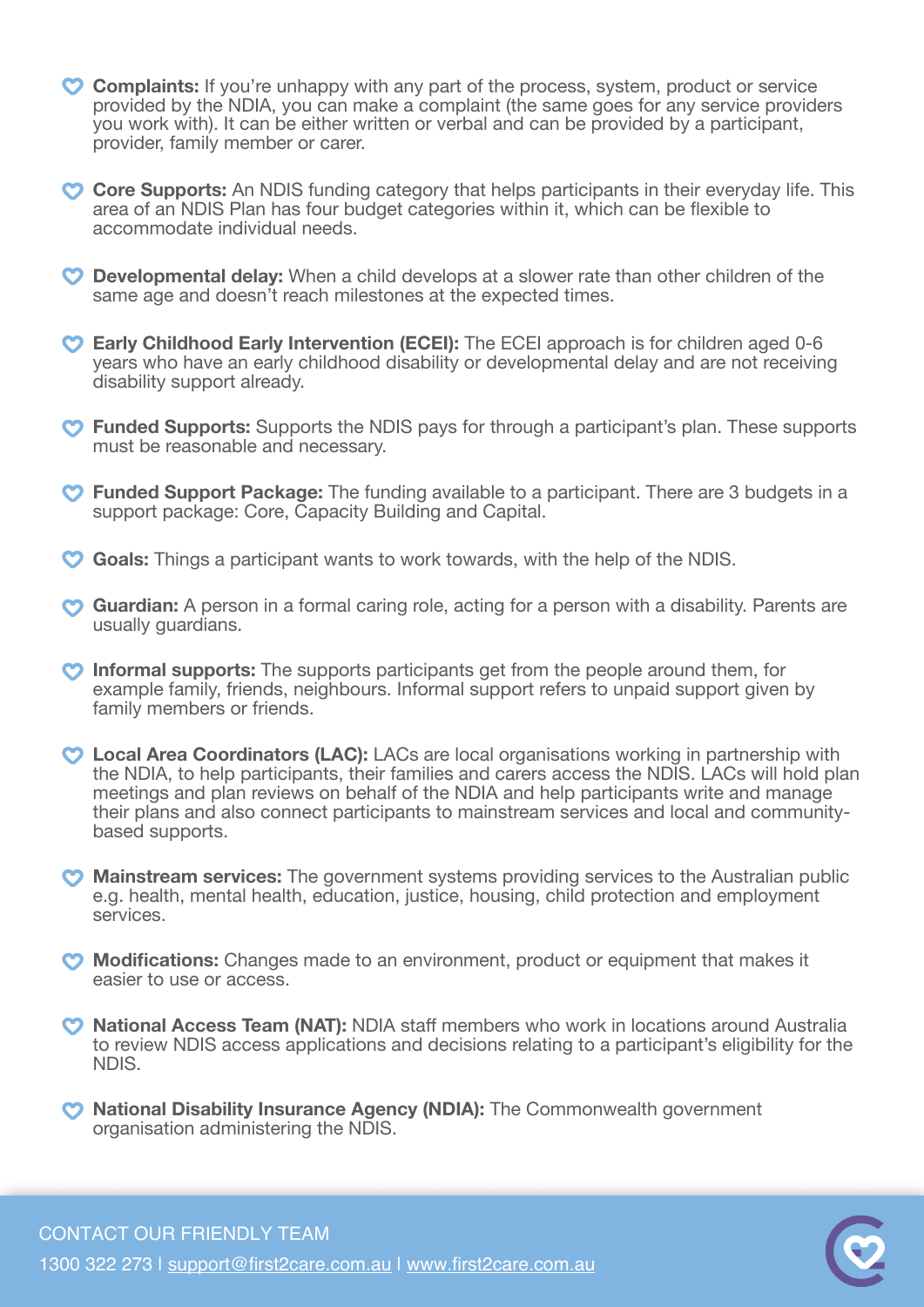- **Mational Disability Insurance Scheme (NDIS):** A way of providing support for Australians with disability, their families and carers.
- **NDIS Quality and Safeguards Commission:** The NDIS Quality and Safeguards Commission (NDIS Commission) is an independent Commonwealth agency established to improve the quality and safety of NDIS supports and services.
- **Nominee:** A person who is appointed to act and make decisions for a participant who does not have a parent or guardian.
- **Participant:** A person who meets the NDIS access requirements.
- **Participant statement:** Information setting out a participant's living arrangements, relationships, supports, description of day to day life as well as their goals.
- **Plan:** A written agreement designed with the participant, stating their goals and needs, and the reasonable and necessary supports the NDIS will fund for them. Each participant has their own individual plan.
- **Plan Managed:** One of the three choices for the financial management of an NDIS plan (the other two are Agency Managed and Self-Managed). Plan Managers (like First2Care) help participants by managing the financial and administrative aspects of their NDIS plan, including things like payments, budgeting and reporting. This financial management option gives participants the ability to access registered and unregistered service providers. Plan Management can be added into an NDIS plan at no out-of-pocket expense to the participant.
- **Planning Meeting:** The initial meeting that a participant has with an LAC or NDIA planner to discuss their disability and how it impacts their day-to-day life, their current supports, their goals and any other relevant information that may need to be considered for the development of their first plan.
- **Plan Review Meeting:** When the planning period of an NDIS is coming to an end (typically planning periods last from 12 months to 3 years depending on the participant), the participant will have a plan review meeting to discuss what has worked and what hasn't worked, what their goals are moving forward and any other relevant information for their next plan.
- **Provider:** Someone who has products or services to help participants pursue the goals in their plan. Participants can choose their providers and change providers at any time, this is also known as choice and control.
- **Reasonable and Necessary:** 'Reasonable' means something fair, and 'necessary' means something you must have. The NDIS funds reasonable and necessary supports relating to a person's disability to help them live their lives more independently and pursue their goals.
- **Sector:** The organisations and companies providing disability support services and the peak bodies that represent them.

**Self-management:** Participants receive all or part of their NDIS funding and they manage their payments for supports and pay their providers directly.